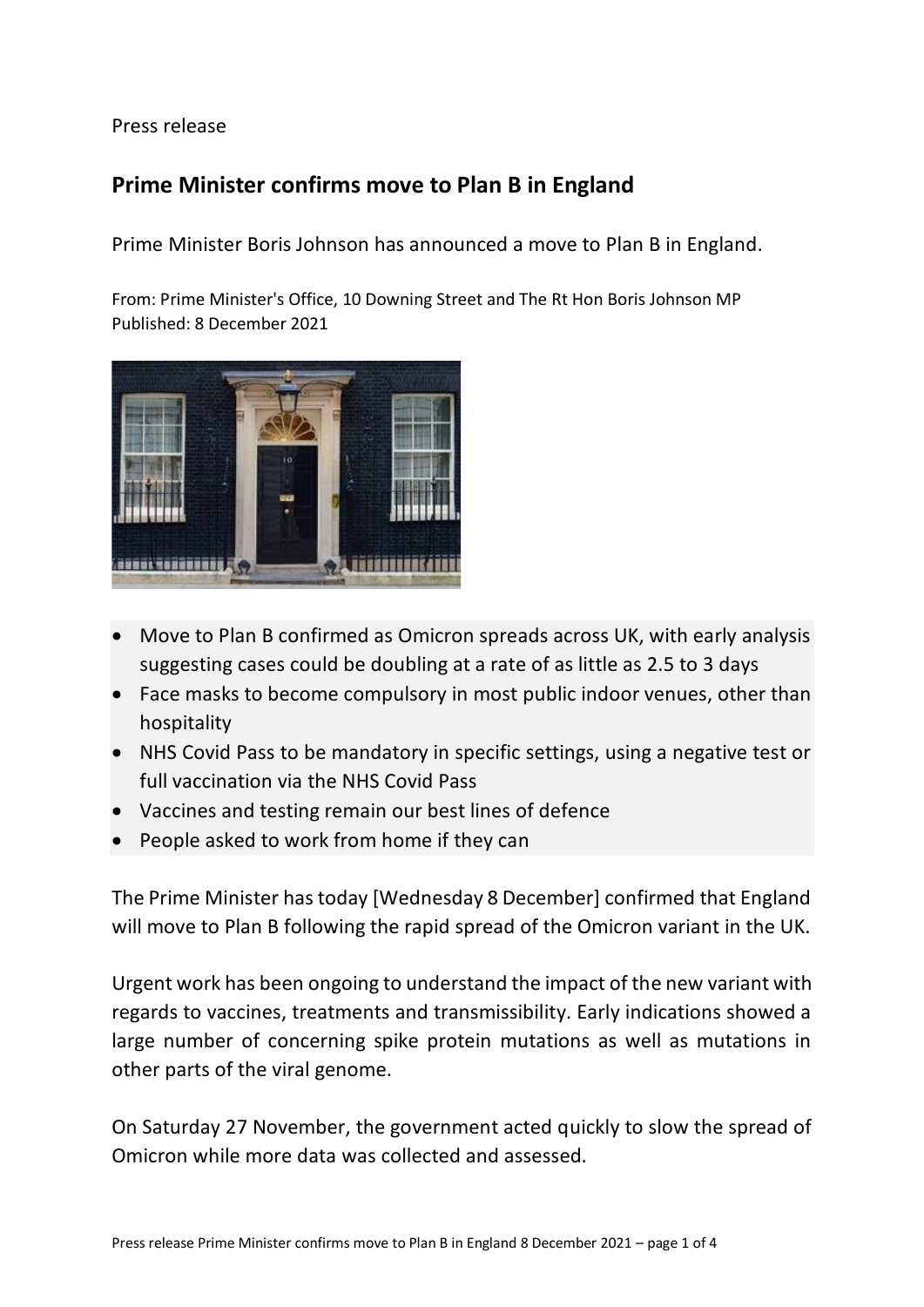The most recent data suggests that Omicron has a very high growth rate and is spreading rapidly. S-gene drop out cases have grown from 0.15% of cases during the week of 21st November, to 3.3% of cases since 5 December in England. There are currently 568 cases confirmed across the UK and early analysis from the UK Health Security Agency suggesting the doubling time could be as little as 2.5 to 3 days.

As seen in previous waves, a swift rise in cases can lead to a rapid rise in hospitalisations, which will quickly lead to pressure on the NHS. The data in South Africa is showing a rapid increase in hospitalisations.

As a result of this concerning data the Prime Minister has acted quickly and with caution, confirming Plan B measures will come into force while more data on vaccine efficacy and disease severity is assessed. Plan B was set out in September and will help to slow the spread of the variant and reduce the chances of the NHS coming under unsustainable pressure, while buying time to deliver more boosters.

While it is likely there is some level of reduced vaccine effectiveness against Omicron, it is still too early to determine the extent of this.

The government will continue to look closely at all the emerging data but vaccines remain our best line of defence and it is now more vital than ever that those who are unvaccinated come forward, and those eligible for their boosters book when called.

Today the NHS confirmed a huge expansion of the booster programme, with the National Booking Service now open to all those aged over 40 to book their jabs. The dose interval has also been shortened from six months to three months, with those eligible now able to book a month in advance – two months after their second dose.

The vaccine programme will be supported by the continued development of world-leading treatments. Today the Prime Minister confirmed a new national study that will see 10,000 UK patients at risk of serious illness from COVID-19 given the treatment molnupiravir to treat their symptoms at home.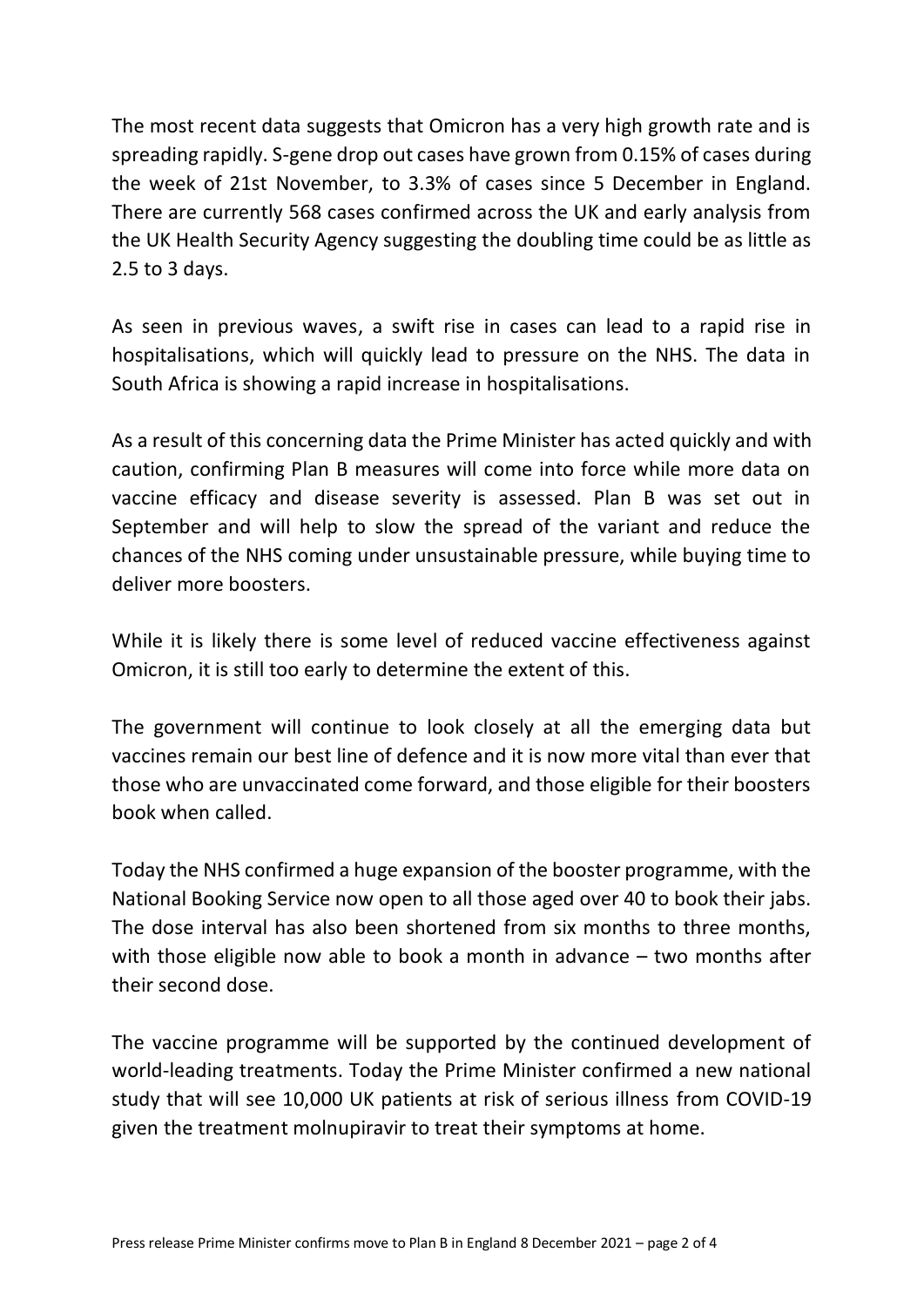Testing will also be a vital tool in controlling the spread given the likely increased transmissibility of Omicron. As there is now demonstrated community transmission of Omicron, we intend to introduce daily contact tests for contacts of confirmed positive cases instead of the ten-day self-isolation period.

Everyone should test using a lateral flow device, particularly before entering a high-risk setting involving people you wouldn't normally come into contact with, or when visiting a vulnerable person. Lateral flow devices remain free of charge and can be collected from local pharmacies.

From Friday 10 December, face coverings will become compulsory in most public indoor venues, such as cinemas, theatres and places of worship. There will be exemptions in venues where it is not practical to wear one, such as when you are eating, drinking or exercising. For that reason, face masks will not be required in hospitality settings.

From Monday 13 December, those who can will be advised to work from home.

From Wednesday 15 December, and subject to parliamentary approval, the NHS Covid Pass on the NHS App will become mandatory for entry into nightclubs and settings where large crowds gather – including unseated indoor events with 500 or more attendees, unseated outdoor events with 4,000 or more attendees and any event with 10,000 or more attendees.

People will be able to demonstrate proof of two vaccine doses via the app. Having considered the evidence since the emergence of Omicron, proof of a negative lateral flow test will also be accepted.

Introducing Covid-status certification from next Wednesday will give businesses a week's notice, as promised in the government's proposals for introducing mandatory certification published in September.

A full list of guidance on these changes will be available on gov.uk in the coming days. Face covering regulations will be laid in parliament tomorrow, with the remaining regulations laid on Monday 13 December.